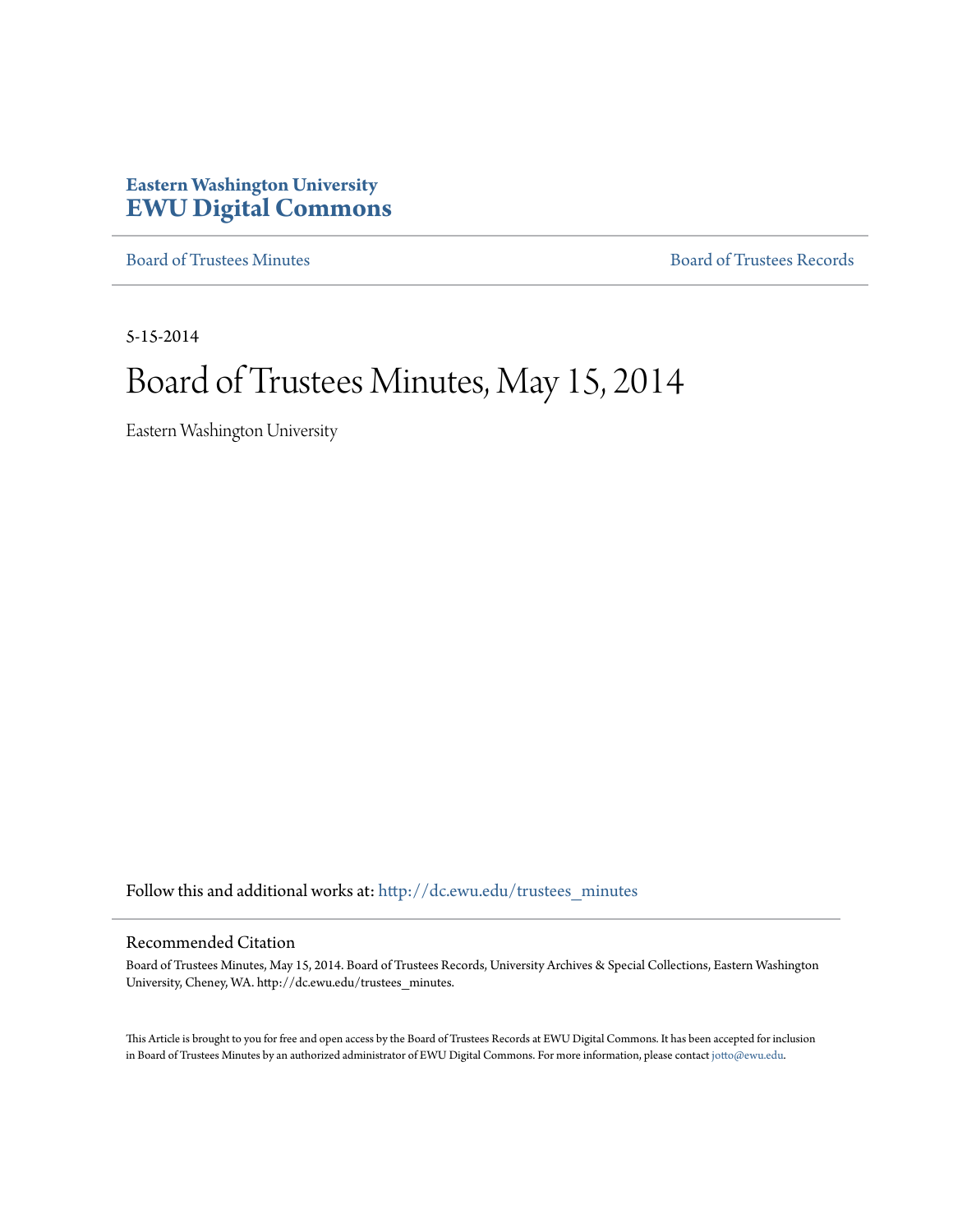

start something big

## **BOARD OF TRUSTEES Regular Meeting**

**Friday May 15, 2014**

#### **MINUTES**

Trustees Present: Paul Tanaka, Chair Uriel Iñiguez Michael O'Donnell James Murphy Robert Whaley Vicki Wilson

#### **Call to Order, I.**

Chair Tanaka called the May 15, 2014, meeting of the Eastern Washington University Board of Trustees to order at 12:12 p.m.

#### **Quorum, II.**

A quorum was present. JoAnn Kauffman was absent.

#### **Executive Session, III.**

Chair Tanaka announced the Board will convene in executive session under RCW 42.30.110(1)(g)(i) for the following purposes: to evaluate the qualifications of an applicant for public employment or to review the performance of a public employee; to discuss with legal counsel representing the agency matters relating to agency enforcement actions, litigation or potential litigation. Also, the Board will plan or adopt the strategy or position to be taken by the governing body during the course of any collective bargaining, professional negotiations, or grievance or mediation proceedings, or will review the proposals made in the negotiations or proceedings while in progress, which is exempt pursuant to RCW 42.30.140. Executive session concluded at 1:50 p.m.

#### **Reconvene Open Meeting**

Chair Tanaka called the Regular Session of the May 15, 2014, meeting of the Eastern Washington Board of Trustees to order at 1:56 p.m.

Chair Tanaka updated the campus on selection of the finalists for the position of president: Dr. Tim Mescon, president of Columbus State University in Georgia (May 29 -30); Dr. Rex Fuller, provost and vice president for academic affairs at Eastern Washington University (June  $2 - 3$ ); and Dr. Mary

Page 1 of 15

"Eastern Washington University strives to satisfy all requests for special access needs for persons with disabilities. Requests for such accommodation are welcome and may be made by calling the President's Office, (509) 359-4648."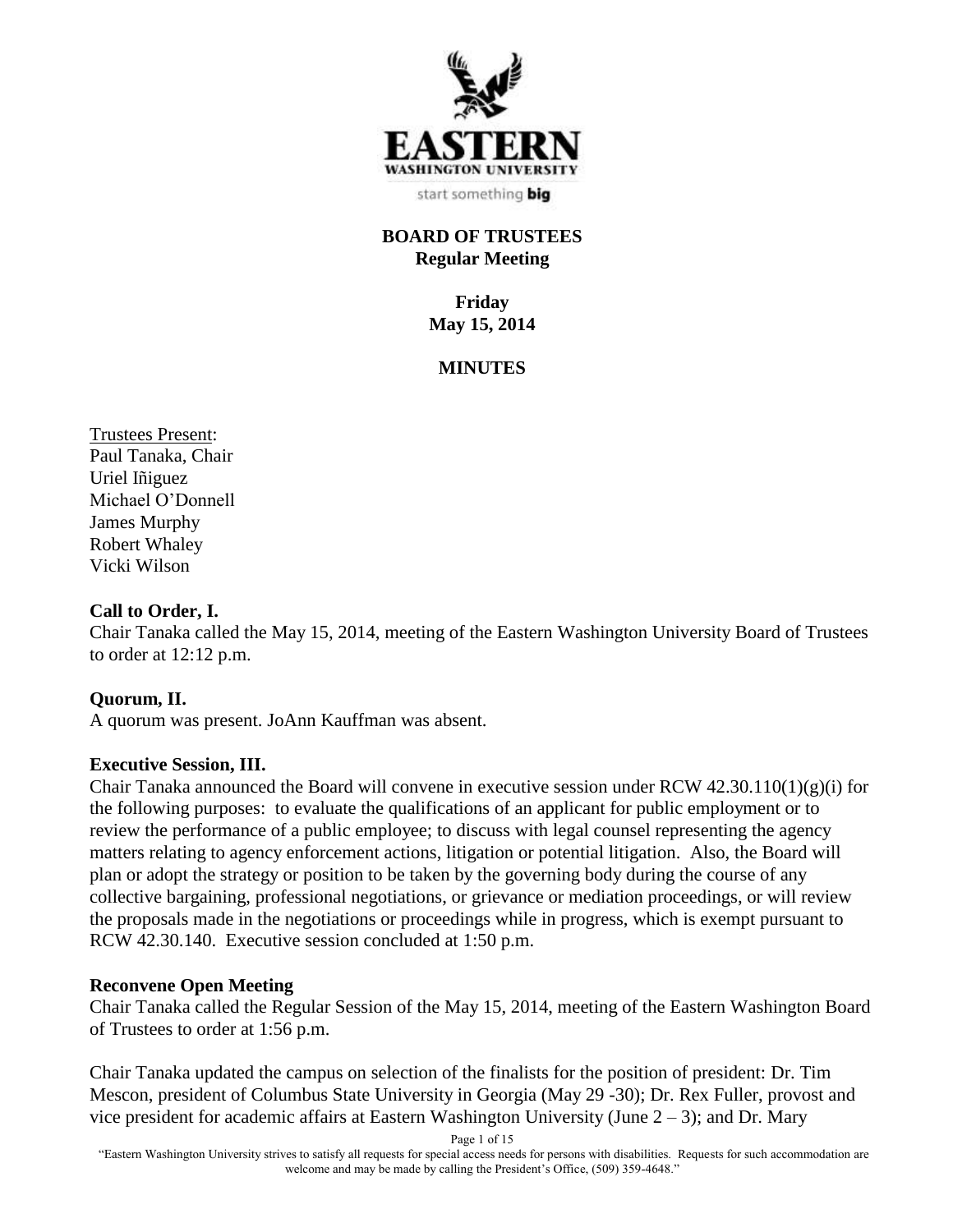Cullinan, president of Southern Oregon University (June  $4-5$ ). The interview schedule will have options for Cheney and Riverpoint campus visits for staff and community members. Chair Tanaka encouraged the campus community to attend the meetings and to learn about the candidates. He thanked the Presidential Search Advisory Committee for their service.

## **Reports, IV.**

## University President's Report, IV.A.

President Arévalo announced that Dr. Roy Sonnema accepted the position of the Dean of the College of Arts, Letters and Education (CALE), effective July 1. He also told of a special event planned for June 2: the dedication of the Phase I building on the Riverpoint Campus. Washington State University (WSU) will turn over the keys to EWU in a public ceremony to commemorate the exchange of the building. At the event, information will be shared about the new College of Health Science and Public Health. All are invited to attend.

Dr. Arévalo was the keynote speaker at the Washington Student Achievement Council's 2014 Educational Attainment for All Diversity Conference. More than 200 attended the event. He was able to share his experiences in serving diverse student populations. Dr. Arévalo reported that EWU's NSF grant proposal entitled, *S-STEM: Increasing the participation of the first-generation and underrepresented students in the sciences* was fully funded at \$592,894. This is a very positive grant for our students.

The Corporate Cup competition in Bloomsday was won again this year by Eastern's team, EWU-Red, and this makes 18 years in a row! Corporate Cup competition began in 1982, and Eastern has won 22 of 32 years. Carl Combs, Jeff Corkill, and Grant Smith each scored a perfect 1,000 points, while Dave Millet and Jeffery Rahn were within a few seconds of perfect scores. EWU-Women, consisting of Kendra Kelley, Carri Kreider, Laurie Morley, Rachel Toor, and Sally Winkle, came in second in the women's division. Dr. Grant Smith and EWU-Red team members attended the board meeting and, in the spirit of inclusiveness, honored President Arévalo with a team shirt. Trustee Murphy also lauded the impressive achievements of Dr. Grant; he commended him for his competitive spirit and leadership of the EWU-Red team.

## Organization President's Reports, IV.B.

## Faculty Organization, IV.B.1.

President Smith reported the June 9 Senate meeting would be dedicated to discussing the presidential candidates. She reminded the board that this was her last meeting and asked trustees to welcome her successor, President Elect Mindy Breen. Kevin Decker has been elected vice president. She thanked the board for working with her on behalf of faculty efforts. See Dr. Smith's written report for details of specific accomplishments.

## Classified Staff Union, IV.B.2.

## Associated Students, IV.B.3.

The students have been busy with elections. President Jigre was pleased to announce that he will return as president again next academic year. Brendan Hargrave will serve as executive vice president; Keirstan Hanson, finance vice president; Cassidy France, academic affairs; Kyle Dodson, athletic affairs and university advancement; Jorge Garcia, diversity; Kristina Li, graduate affairs; Mikaila Leyva,

Page 2 of 15